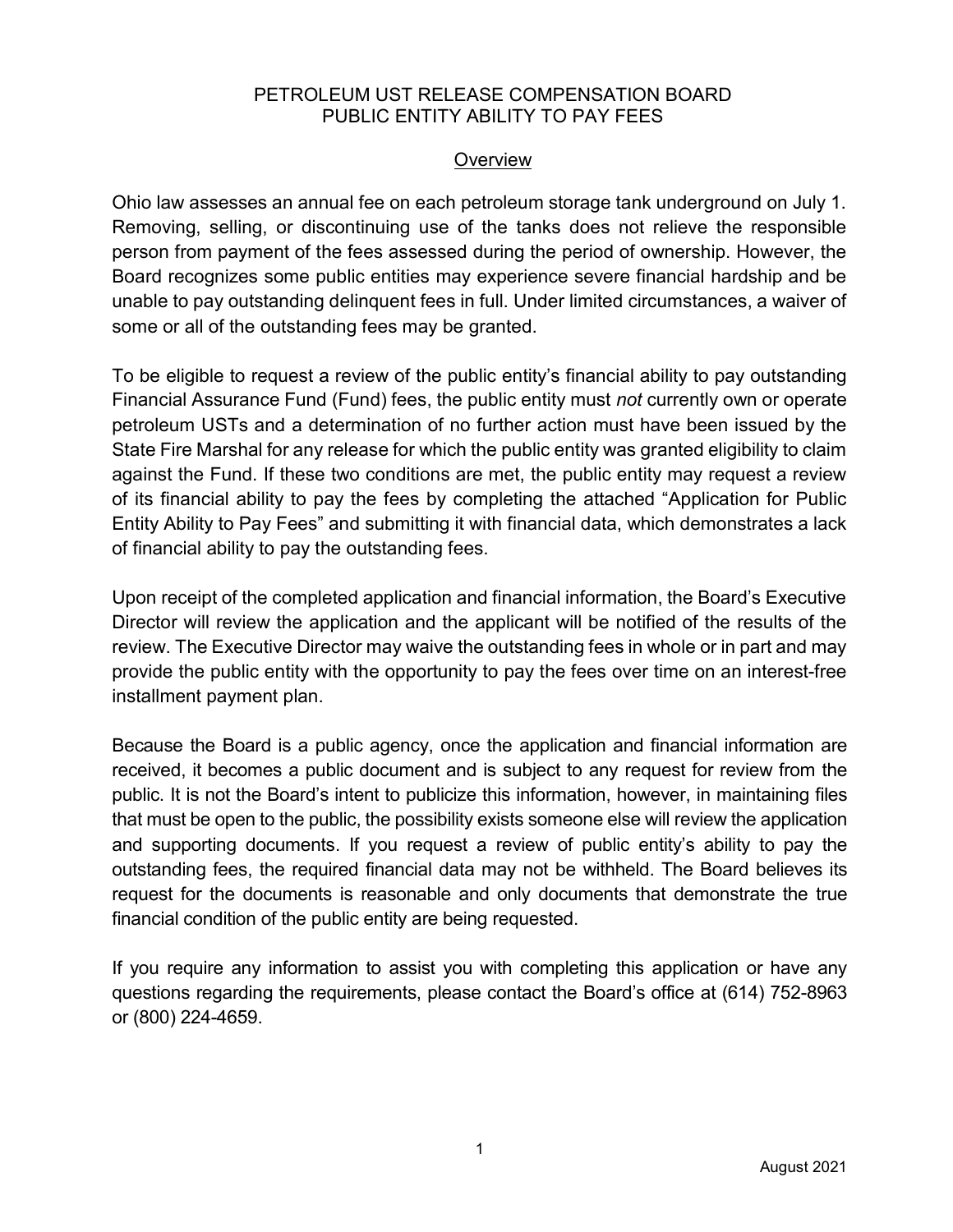## APPLICATION FOR PUBLIC ENTITY ABILITY TO PAY FEES

| Phone: (_____ ) ______________________                                           |  |
|----------------------------------------------------------------------------------|--|
|                                                                                  |  |
|                                                                                  |  |
|                                                                                  |  |
|                                                                                  |  |
| Phone: ( ____ ) _______________________ Email: _________________________________ |  |
|                                                                                  |  |
| 4. Does the public entity currently own or operate USTs? UYes UNo                |  |
| A) If no, when did the entity last own or operate USTs?                          |  |
|                                                                                  |  |
|                                                                                  |  |
|                                                                                  |  |
|                                                                                  |  |
|                                                                                  |  |

5. List the public entity's name(s) and address(es) for which fees are due:

| Facility name, street address, city | Tanks Sold?<br>Yes / No<br>(provide date sold) | Tanks Removed?<br>Yes / No<br>(provide date removed) |
|-------------------------------------|------------------------------------------------|------------------------------------------------------|
|                                     |                                                |                                                      |
|                                     |                                                |                                                      |
|                                     |                                                |                                                      |
|                                     |                                                |                                                      |
|                                     |                                                |                                                      |

(Attach additional sheet if necessary)

6. Please attach any budgets, forecasts, cost reduction plans, audits, compilations, or other financial information detailing the finances of the public entity's operations over the past four years.